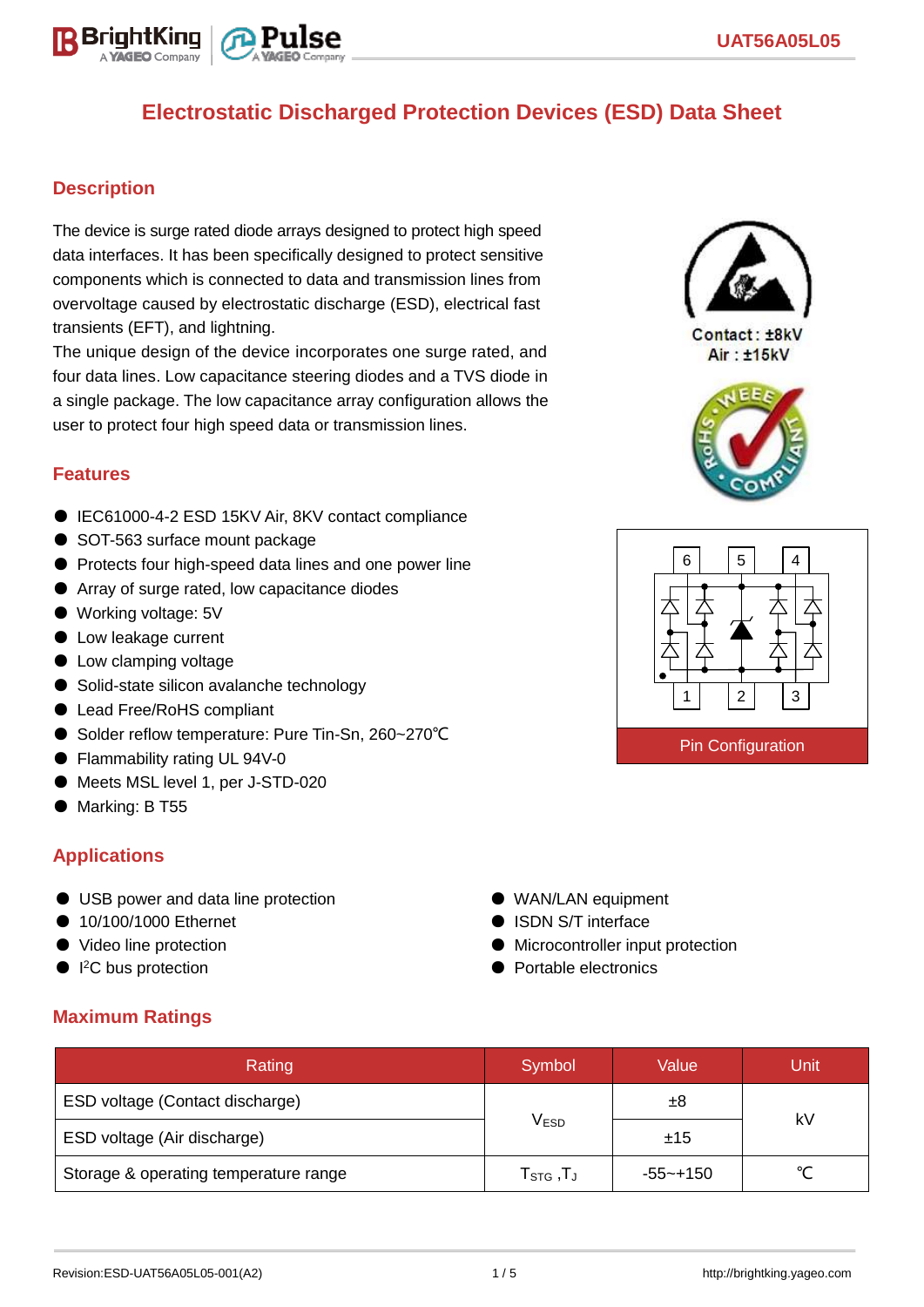

# **Electrical Characteristics (TJ=25**℃**)**

| Parameter                              | Symbol                    | Condition                                         | Min. | Typ. | Max. | <b>Unit</b> |
|----------------------------------------|---------------------------|---------------------------------------------------|------|------|------|-------------|
| Reverse stand-off voltage              | <b>V</b> <sub>RWM</sub>   |                                                   |      |      | 5    | V           |
| Reverse breakdown voltage              | $V_{BR}$                  | $I_{BR}$ =1mA                                     | 6    |      |      | V           |
| Reverse leakage current                | <sup>I</sup> R            | $V_R = 5V$<br>Each I/O pin                        |      |      |      | μA          |
| Clamping voltage ( $tp = 8/20 \mu s$ ) | $V_C$                     | $I_{PP}=1A$                                       |      |      | 9.8  | V           |
| Clamping voltage ( $tp=8/20\mu s$ )    | $\mathsf{V}_{\mathsf{C}}$ | $I_{PP} = 2A$                                     |      |      | 15   | $\vee$      |
| Peak pulse current (tp=8/20µs)         | <b>I</b> <sub>PP</sub>    |                                                   |      |      | 3    | A           |
| Off state junction capacitance         | $C_J$                     | $0Vdc$ , f=1 $MHz$<br>Between I/O<br>pins and GND |      | 1    |      | рF          |

## **Applications Information**

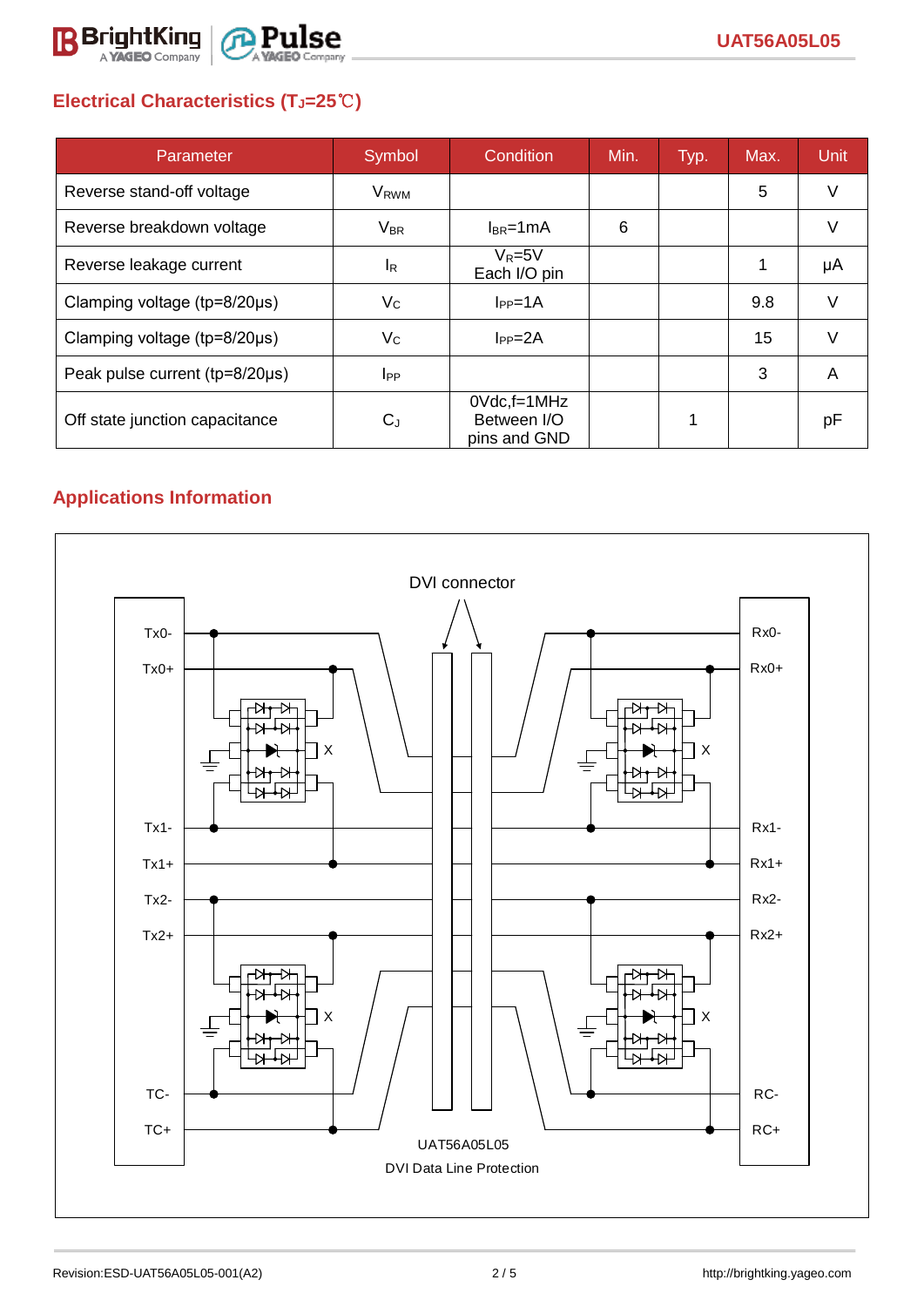

## **ESD Protection Standards**

#### **IEC61000-4-2**

Interfaces of consumer electronic equipment are widely specified according to the International Electrotechnical Commission standard IEC61000-4-2. This standard is not targeted towards particular devices but towards general equipment, systems and subsystems that may be involved in electrostatic discharge. consists of a 150pF capacitor and a 330Ω series resistor representing the counterpart to the Device Under Test (DUT).



### **Human Body Model (HBM, MIL-883E method 3015.7)**

The HBM standard simulates an ESD surge generated by human contact to electronic components.

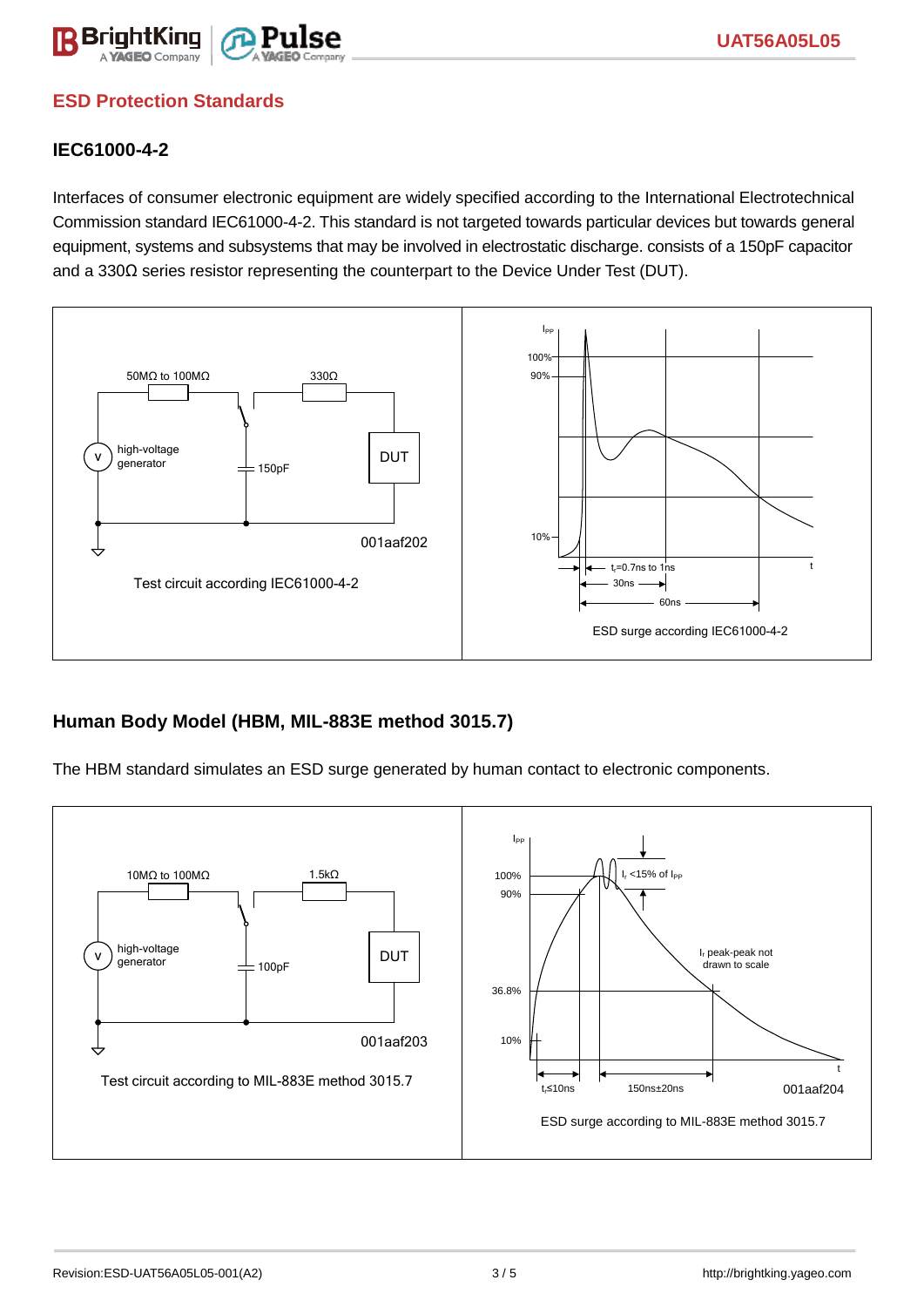

## **Recommended Soldering Conditions**